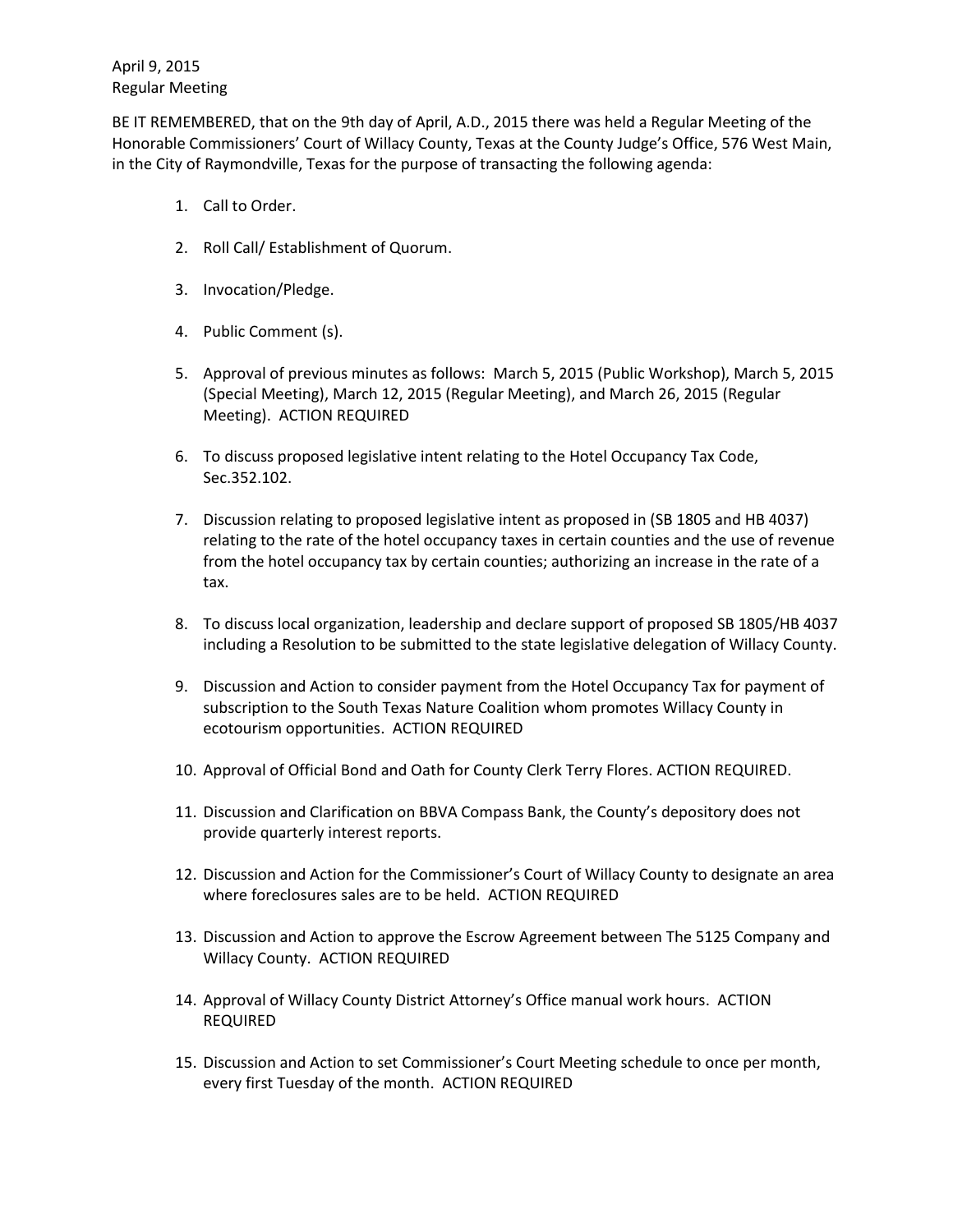- 16. Discussion and Action to purchase Humaniac Resistor Gloves for the Animal Control Officer. ACTION REQUIRED
- 17. Discuss and terminate all contracts for caliche and delivery services with Sunbelt Express Services in reference to the Transportation Infrastructure Fund projects in Precinct 1 and 2. ACTION REQUIRED
- 18. Award service agreement for caliche and delivery services to the next-lowest bidder, Rio Freight Systems, Inc. in reference to the Transportation Infrastructure Fund Projects in Precinct 1 and 2. ACTION REQUIRED.
- 19. Discuss and Approve proposed Change Order to agreement with Rio Freight Systems in regards to the Transportation Infrastructure Fund Projects in Precinct 2. ACTION REQUIRED
- 20. Review and Approve Professional Service Contract for Engineering architectural and environmental service for the redesign and permit amendment of the Coastal Land Resource Center relocation. ACTION REQUIRED
- 21. Discussion and Action in reference to Thyssenkrupp Elevators Contract to be changed from Full Service Maintenance Program to Elevator Maintenance Program (Oil & Lube contract required by state) for the amount of \$600.00 annually to be paid in advance. ACTION REQUIRED
- 22. Authorization of new signatories for the TGLO funded projects. ACTION REQUIRED
- 23. Discussion and Action to proclaim April as Fair Housing Month. ACTION REQUIRED
- 24. Discussion and Action on Interlocal Agreement between City of Raymondville and Willacy County, regarding USDOJ Grant for equipment. ACTION REQUIRED
- 25. Discussion and Action for Willacy County Child Welfare Board to use the courthouse lawn on April 9, 2015 for their annual Candlelight Vigil for Child Abuse Prevention and Autism Awareness Month. ACTION REQUIRED
- 26. Approval of Monthly Reports. ACTION REQUIRED.
- 27. Approval of Treasurer's Report. ACTION REQUIRED.
- 28. Approval of Quarterly Treasurer's Report. ACTION REQUIRED
- 29. Approval of Tax Collector's Report. ACTION REQUIRED.
- 30. Approval of Budget Amendments. ACTION REQUIRED.
- 31. Approval of Travel Request. ACTION REQUIRED.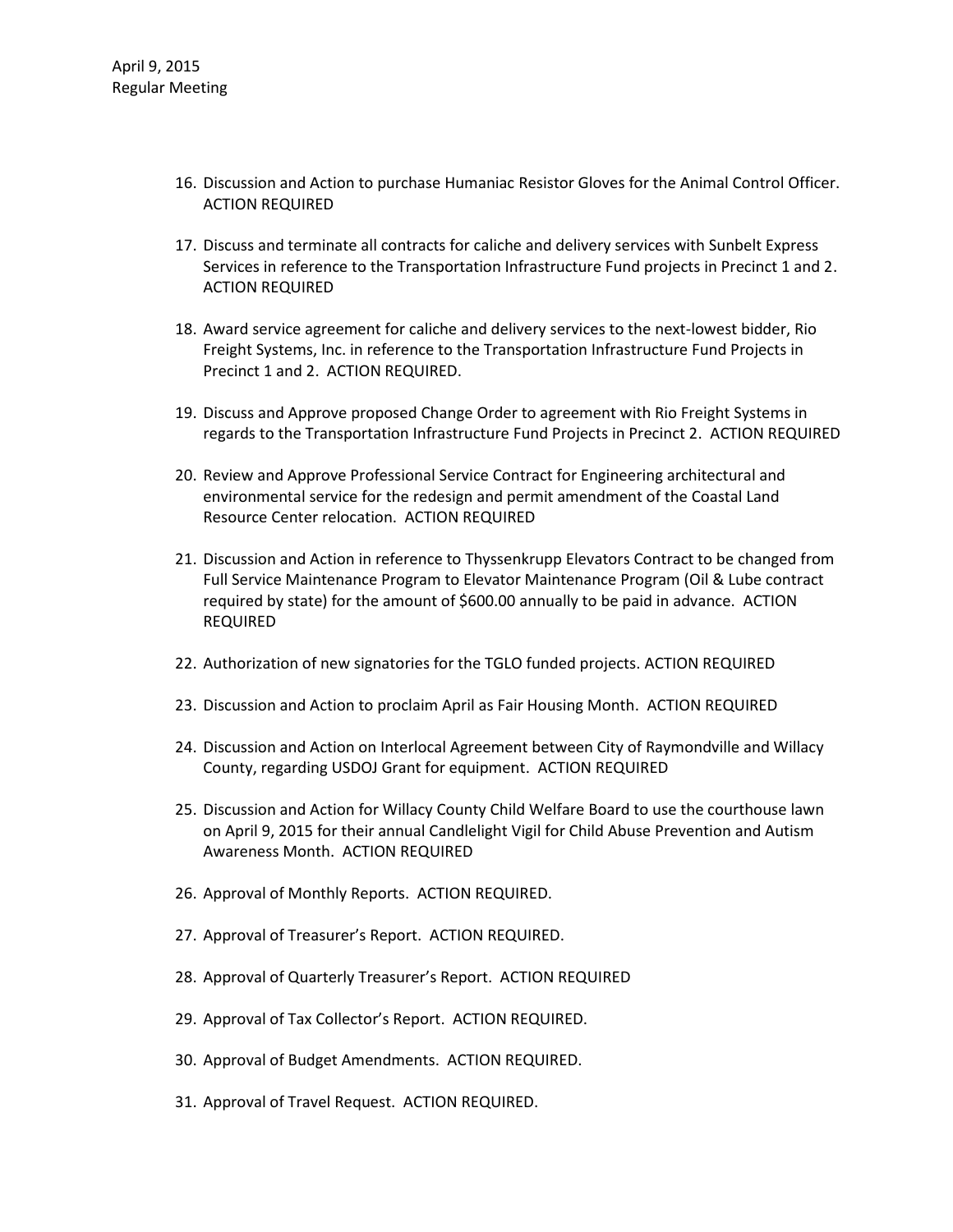32. Approval of Claims. ACTION REQUIRED.

33. Adjourn.

THE COURT MET: PRESENT:

| Aurelio Guerra, Jr., | County Judge,              |
|----------------------|----------------------------|
| Eliberto Guerra,     | Commissioner, Precinct 1,  |
| Oscar De Luna,       | Commissioner, Precinct 2,  |
| Alfredo Serrato,     | Commissioner, Precinct 3,  |
| Eduardo Gonzales,    | Commissioner, Precinct 4,  |
| Chuck Mattingly,     | County Attorney Assistant, |
| Rebeca Saenz,        | County Auditor Assistant,  |
| Rebecca Sanchez,     | County Clerk Deputy,       |

WHEREUPON, the Court was opened to the following proceedings were had to wit:

PERSONS VISITING THE COURT: Gail Dantyker Javier Carreon Chuck Mattingly Rebeca Saenz Gregg Laznovsky Roger Ramirez

- 1. Call to Order Chairman Aurelio Guerra, Jr.
- 2. Roll Call/Establishment of Quorum All Present
- 3. Pledge Commissioner Serrato Invocation Commissioner Gonzales
- 4. Public Comment(s) Javier Carreon Coordinator with Community Action Corporation Of South on reference to public assistance to residents of Willacy County.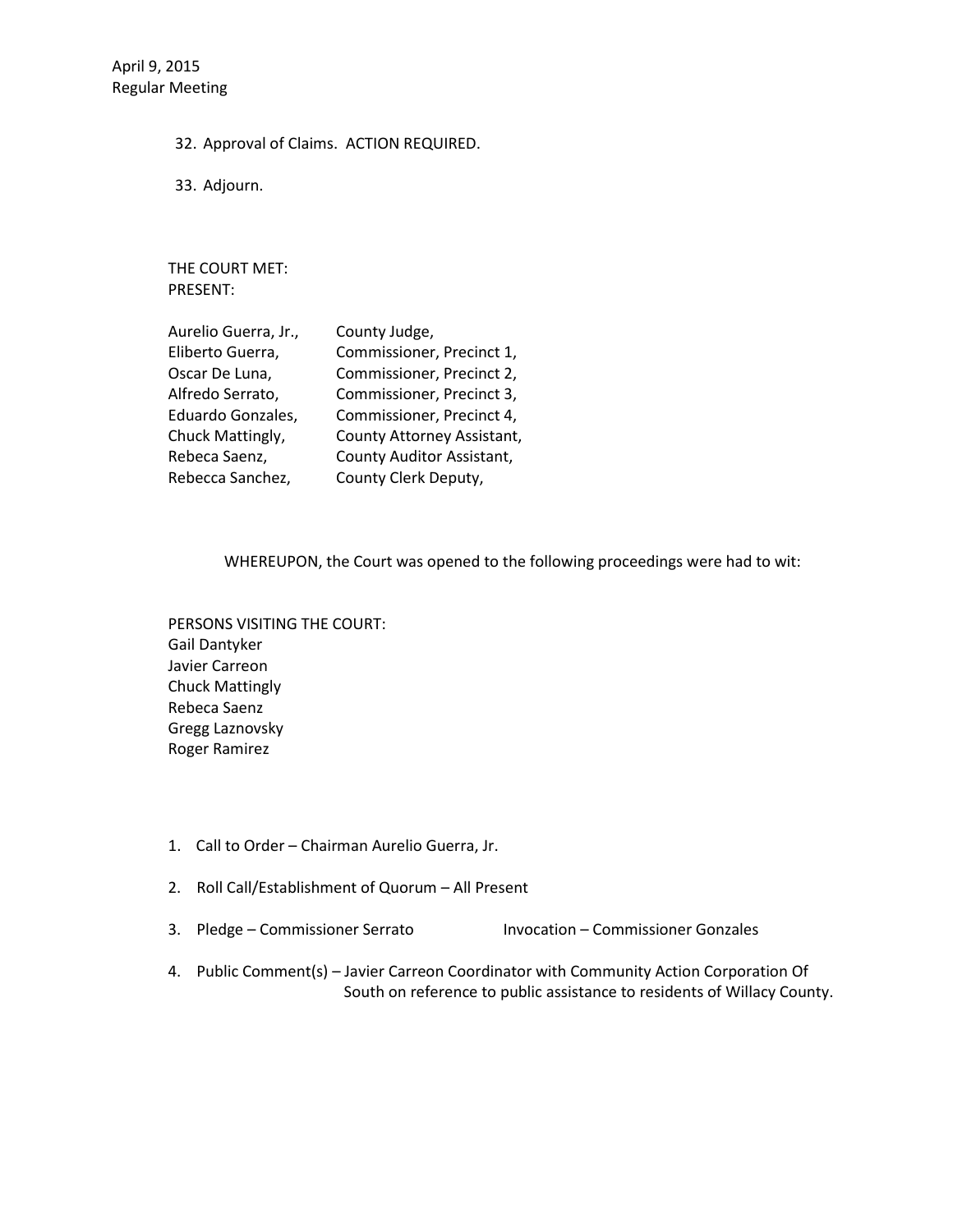> Agenda # 5 IN REGARDS TO APPROVAL OF PREVIOUS MINUTES AS FOLLOWS: MARCH 5, 2015 (PUBLIC WORKSHOP), MARCH 5, 2015 (SPECIAL MEETING), MARCH 12, 2015 (REGULAR MEETING), AND MARCH 26, 2015 (REGULAR MEETING)

Motion was made by Commissioner Serrato, seconded by Commissioner Gonzales for approval of previous minutes as follows: March 5, 2015 (Public Workshop), March 5, 2015 (Special Meeting), March 12, 2015 (Regular Meeting) and March 26, 2015 (Regular Meeting). Motion was put before the Court by the Chairman. Commissioners Guerra, De Luna, Serrato and Gonzales voting AYE. NAYS NONE. Motion was declared carried.

Agenda # 6 IN REGARDS TO DISCUSS PROPOSED LEGISLATIVE INTENT RELATING TO THE HOTEL OCCUPANCY TAX CODE, SEC.352.102

Discussion with Sally Velasquez on reference to proposed legislative intent relating to the Hotel Occupancy Tax Code, Sec.352.102.

Agenda # 7 DISCUSSION RELATING TO PROPOSED LEGISLATIVE INTENT AS PROPOSED IN (SB 1805 AND HB 4037) RELATING TO THE RATE OF THE HOTEL OCCUPANCY TAXES IN CERTAIN COUNTIES AND THE USE OF REVENUE FROM THE HOTEL OCCUPANCY TAX BY CERTAIN COUNTIES; AUTHORIZING AN INCREASE IN THE RATE OF A TAX

Discussion with Sally Velasquez on reference to relating to proposed legislative intent as proposed in (SB 1805 and HB 4037) relating to the rate of the hotel occupancy taxes in certain counties and the use of revenue from the hotel occupancy tax by certain counties; authorizing an increase in the rate of a tax.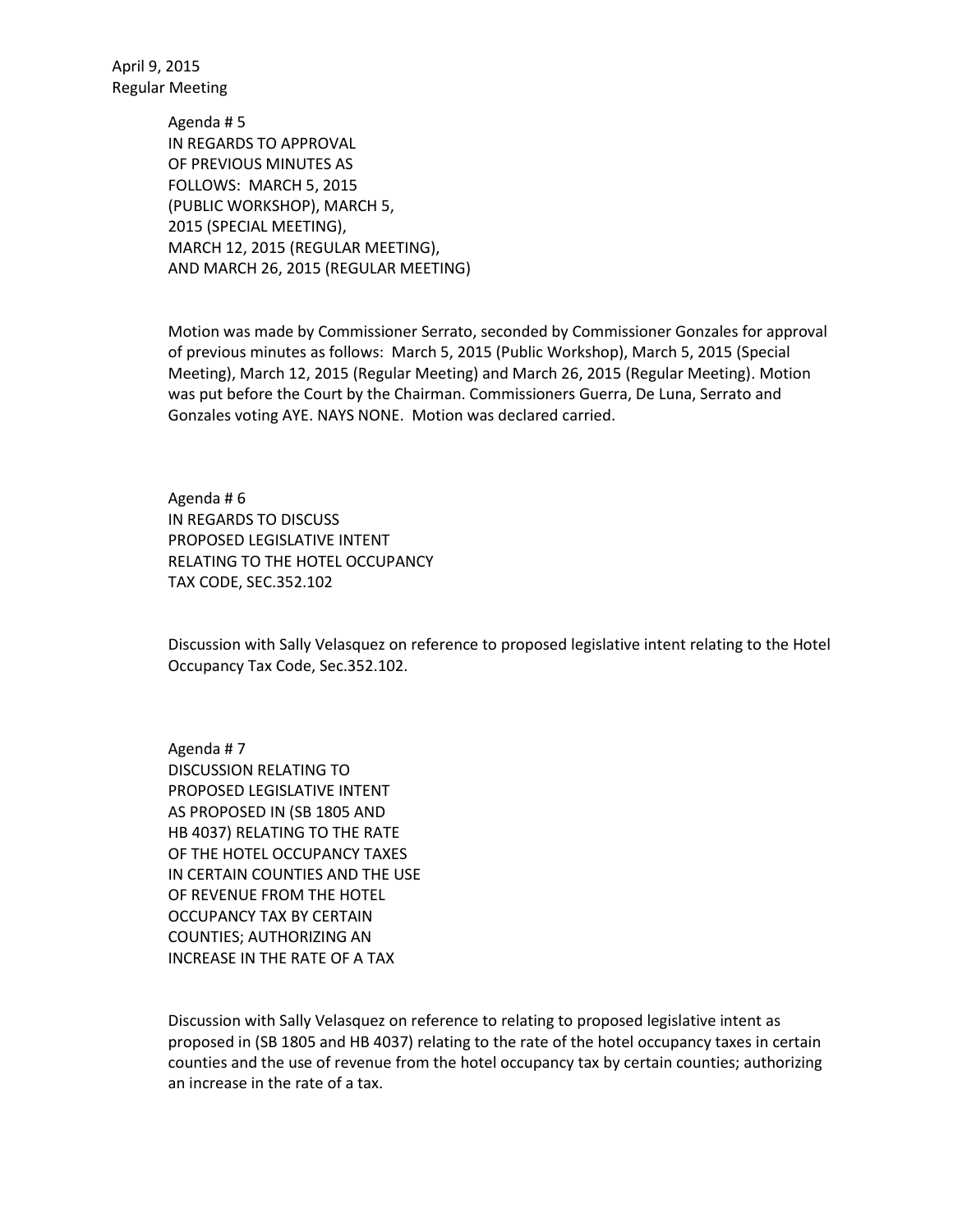> Agenda # 8 IN REGARDS TO DISCUSS LOCAL ORGANIZATION, LEADERSHIP AND DECLARE SUPPORT OF PROPOSED SB 1805/HB 4037 INCLUDING A RESOLUTION TO BE SUBMITTED TO THE STATE LEGISLATIVE DELEGATION OF WILLACY COUNTY

As per the Chairman, no action was placed on agenda so that the Resolution could be approved; will be on next meeting.

Agenda # 9 DISCUSSION AND ACTION TO CONSIDER PAYMENT FROM THE HOTEL OCCUPANCY TAX FOR PAYMENT OF SUBSCRIPTION TO THE SOUTH TEXAS NATURE COALITION WHOM PROMOTES WILLACY COUNTY IN ECOTOURISM OPPORTUNITIES

Motion was made by Commissioner Guerra, seconded by Commissioner De Luna for approval of \$550.00 payment payable to South Texas Nature Coalition paid out from the Hotel/Motel Tax. Motion was put before the Court by the Chairman. Commissioners Guerra, De Luna, Serrato and Gonzales voting AYE. NAYS NONE. Motion was declared carried.

Agenda # 10 IN REGARDS TO APPROVAL OF OFFICIAL BOND AND OATH FOR COUNTY CLERK TERRY FLORES

Motion was made by Commissioner Guerra, seconded by Commissioner Serrato for approval of Official Bond and Oath for County Clerk Terry Flores. Motion was put before the Court by the Chairman. Commissioners Guerra, De Luna, Serrato and Gonzales voting AYE. NAYS NONE. Motion was declared carried.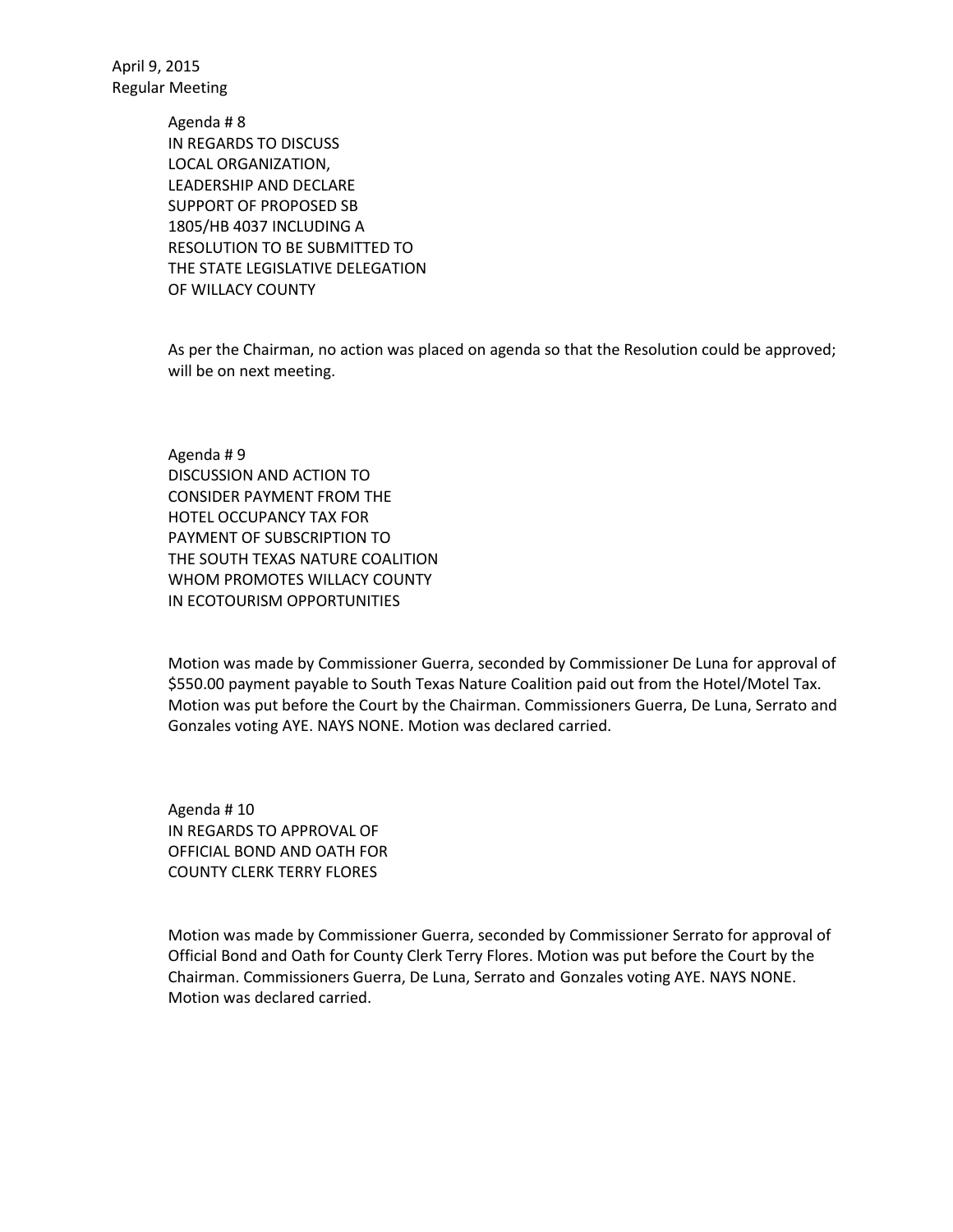> Agenda # 11 DISCUSSION AND CLARIFICATION ON BBVA COMPASS BANK, THE COUNTY'S DEPOSITORY DOES NOT PROVIDE QUARTERLY INTEREST REPORTS

Update on reference to BBVA Compass Bank, the County's depository does not provide quarterly interest reports.

Agenda # 12 DISCUSSION AND ACTION FOR THE COMMISSIONERS' COURT OF WILLACY COUNTY TO DESIGNATE AN AREA WHERE FORECLOSURES SALES ARE TO BE HELD

Motion was made by Commissioner Gonzales, seconded by Commissioner Serrato for approval through the Commissioner's Court to continue to have foreclosure sales at the south side of the steps of the Courthouse. Motion was put before the Court by the Chairman. Commissioners Guerra, De Luna, Serrato and Gonzales voting AYE. NAYS NONE. Motion was declared carried.

Agenda # 13 DISCUSSION AND ACTION TO APPROVE THE ESCROW AGREEMENT BETWEEN THE 5125 COMPANY AND WILLACY COUNTY

Motion was made by Commissioner De Luna, seconded by Commissioner Guerra to table this item. Motion was put before the Court by the Chairman. Commissioners Guerra, De Luna, Serrato and Gonzales voting AYE. NAYS NONE. Motion was declared carried.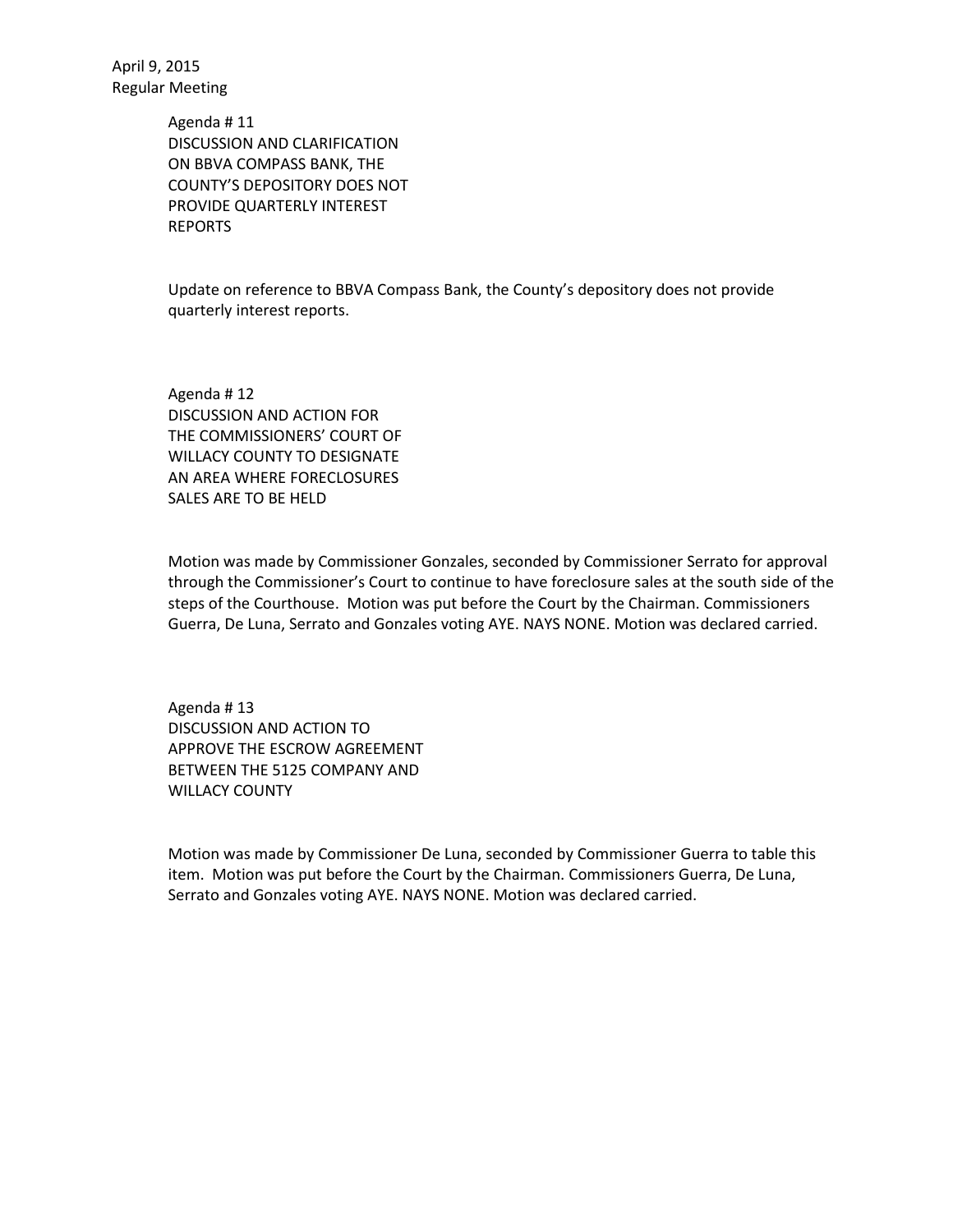> Agenda # 14 IN REGARDS FOR APPROVAL OF WILLACY COUNTY DISTRICT ATTORNEY'S OFFICE MANUAL WORK HOURS

Motion was made by Commissioner Gonzales, seconded by Commissioner Serrato to table this item. Motion was put before the Court by the Chairman. Commissioners Guerra, De Luna, Serrato and Gonzales voting AYE. NAYS NONE. Motion was declared carried.

Agenda # 15 DISCUSSION AND ACTION TO SET COMMISSIONER'S COURT MEETING SCHEDULE TO ONCE PER MONTH, EVERY FIRST TUESDAY OF THE MONTH

Motion was made by Commissioner Guerra, seconded by Commissioner De Luna to table this item. Motion was put before the Court by the Chairman. Commissioners Guerra, De Luna, Serrato and Gonzales voting AYE. NAYS NONE. Motion was declared carried.

Agenda # 16 DISCUSSION AND ACTION TO PURCHASE HUMANIAC RESISTOR GLOVES FOR THE ANIMAL CONTROL **OFFICER** 

Motion was made by Commissioner De Luna, seconded by Commissioner Gonzales for approval to purchase humaniac resistor gloves for the Animal Control Officer paid out of Health and Welfare Budget. Motion was put before the Court by the Chairman. Commissioners Guerra, De Luna, Serrato and Gonzales voting AYE. NAYS NONE. Motion was declared carried.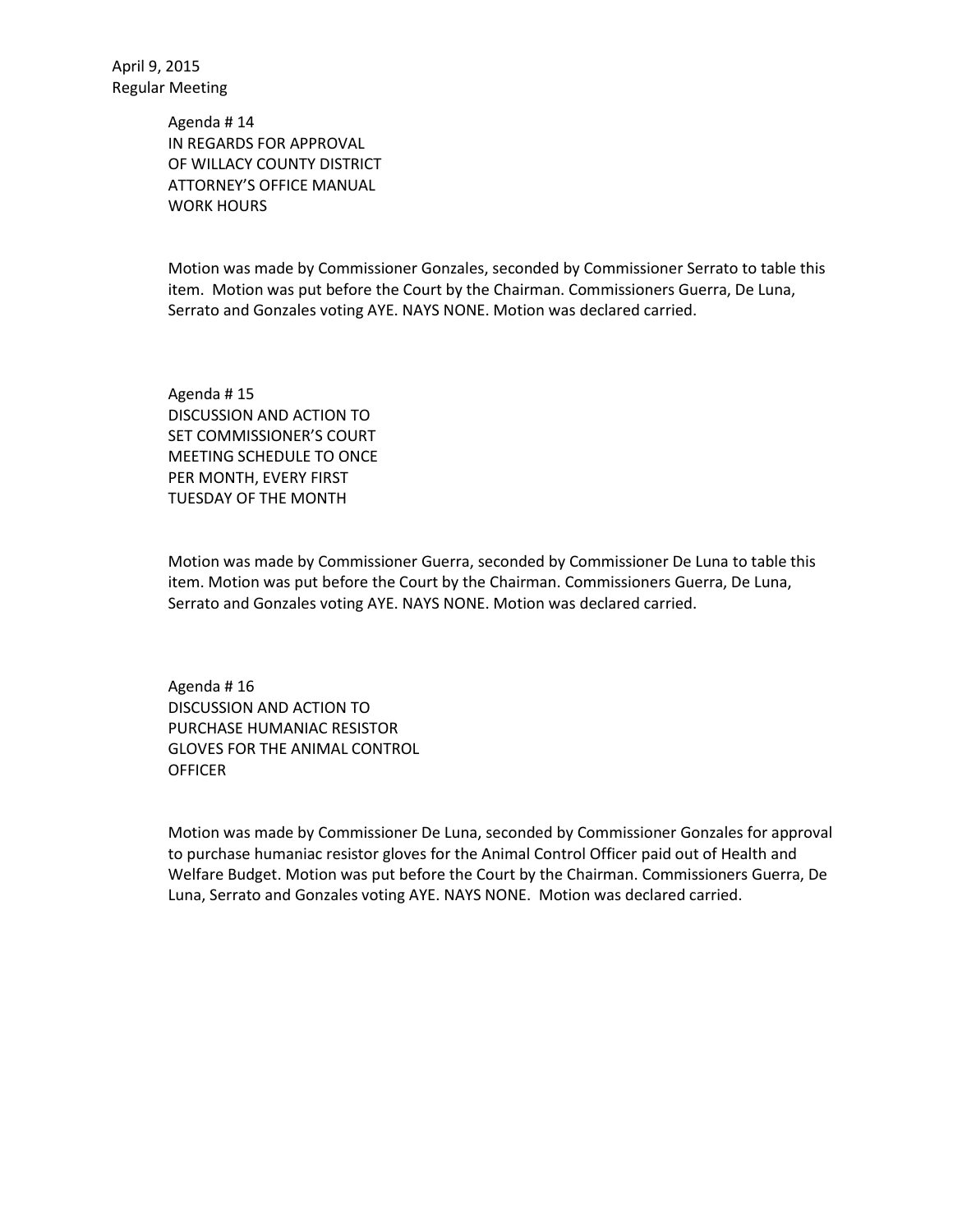> Agenda # 17 IN REGARDS TO DISCUSS AND TERMINATE ALL CONTRACTS FOR CALICHE AND DELIVERY SERVICES WITH SUNBELT EXPRESS SERVICES IN REFERENCE TO THE TRANSPORTATION INFRASTRUCTURE FUND PROJECTS IN PRECINCT 1 AND 2

Motion was made by Commissioner Guerra, seconded by Commissioner Serrato for approval to terminate all contracts for caliche and delivery services with Sunbelt Express Services in reference to the Transportation Infrastructure Fund Projects in Precinct 1 and 2. Motion was put before the Court by the Chairman. Commissioners Guerra, De Luna, Serrato and Gonzales voting AYE. NAYS NONE. Motion was declared carried.

Agenda # 18 IN REGARDS TO AWARD SERVICE AGREEMENT FOR CALICHE AND DELIVERY SERVICES TO THE NEXT-LOWEST BIDDER, RIO FREIGHT SYSTEMS, INC. IN REFERENCE TO THE TRANSPORTATION INFRASTRUCTURE FUND PROJECTS IN PRECINCT 1 AND 2

Motion was made by Commissioner Guerra, seconded by Commissioner De Luna for approval to award service agreement for caliche and delivery services to the next-lowest bidder, Rio Freight Systems, Inc. in reference to the Transportation Infrastructure Fund Projects in Precinct 1 and 2. Motion was put before the Court by the Chairman. Commissioners Guerra, De Luna, Serrato and Gonzales voting AYE. NAYS NONE. Motion was declared carried.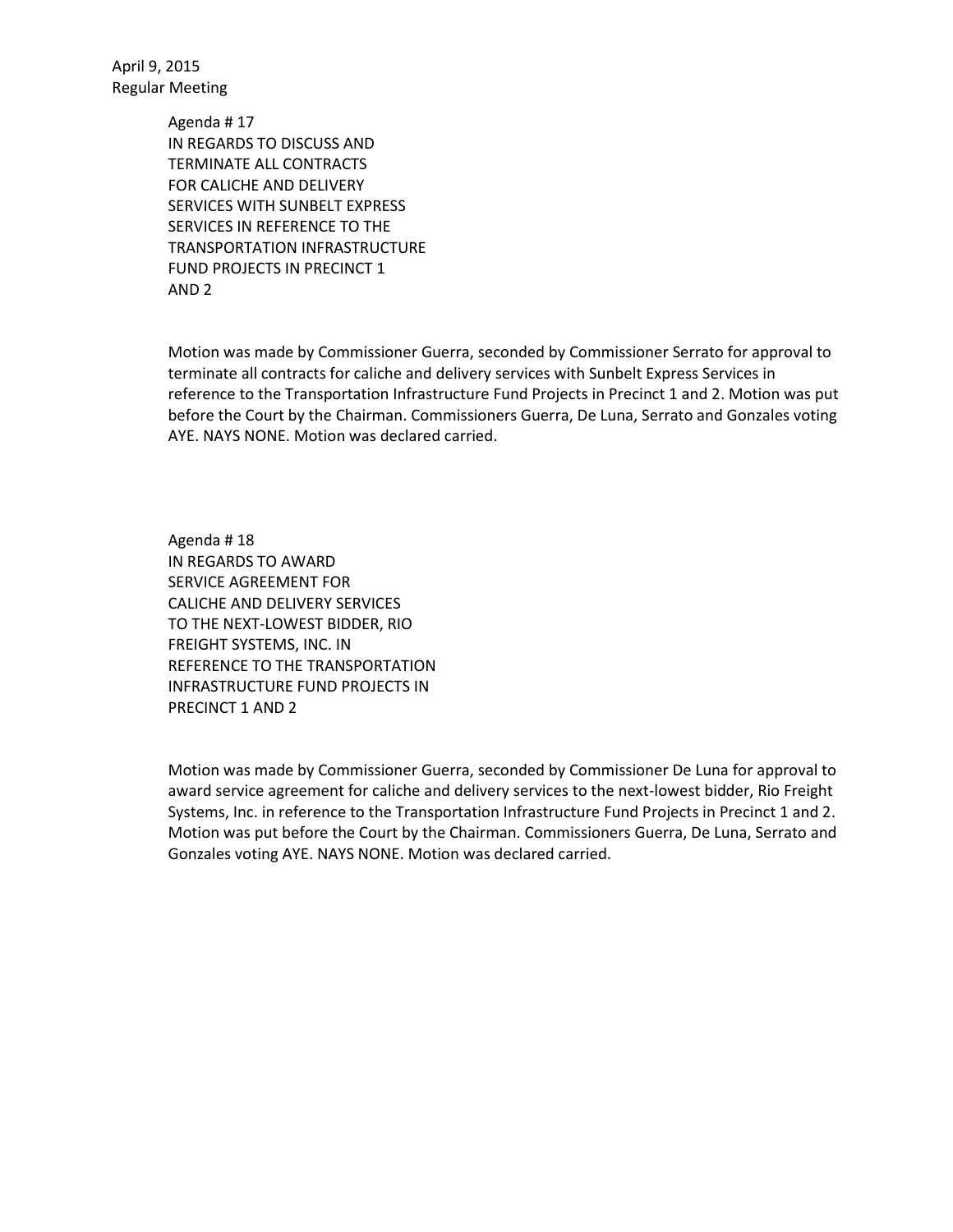> Agenda # 19 IN REGARDS TO DISCUSS AND APPROVE PROPOSED CHANGE ORDER TO AGREEMENT WITH RIO FREIGHT SYSTEMS IN REGARDS TO THE TRANSPORTATION INFRASTRUCTURE FUND PROJECTS IN PRECINCT 2

Motion was made by Commissioner Guerra, seconded by Commissioner De Luna for approval of proposed change order to agreement with Rio Freight Systems in regards to the Transportation Infrastructure Fund Projects in Precinct 2. Motion was put before the Court by the Chairman. Commissioners Guerra, De Luna, Serrato and Gonzales voting AYE. NAYS NONE. Motion was declared carried.

Agenda # 20 IN REGARDS TO REVIEW AND APPROVE PROFESSIONAL SERVICE CONTRACT FOR ENGINEERING ARCHITECTURAL AND ENVIRONMENTAL SERVICE FOR THE REDESIGN AND PERMIT AMENDMENT OF THE COASTAL LAND RESOURCE CENTER RELOCATION

Motion was made by Commissioner Gonzales, seconded by Commissioner De Luna for approval of Professional Service Contract for Engineering Architectural and Environmental Service for the redesign and permit amendment of the Coastal Land Resource Center Relocation. Motion was put before the Court by the Chairman. Commissioners Guerra, De Luna, Serrato and Gonzales voting AYE. NAYS NONE. Motion was declared carried.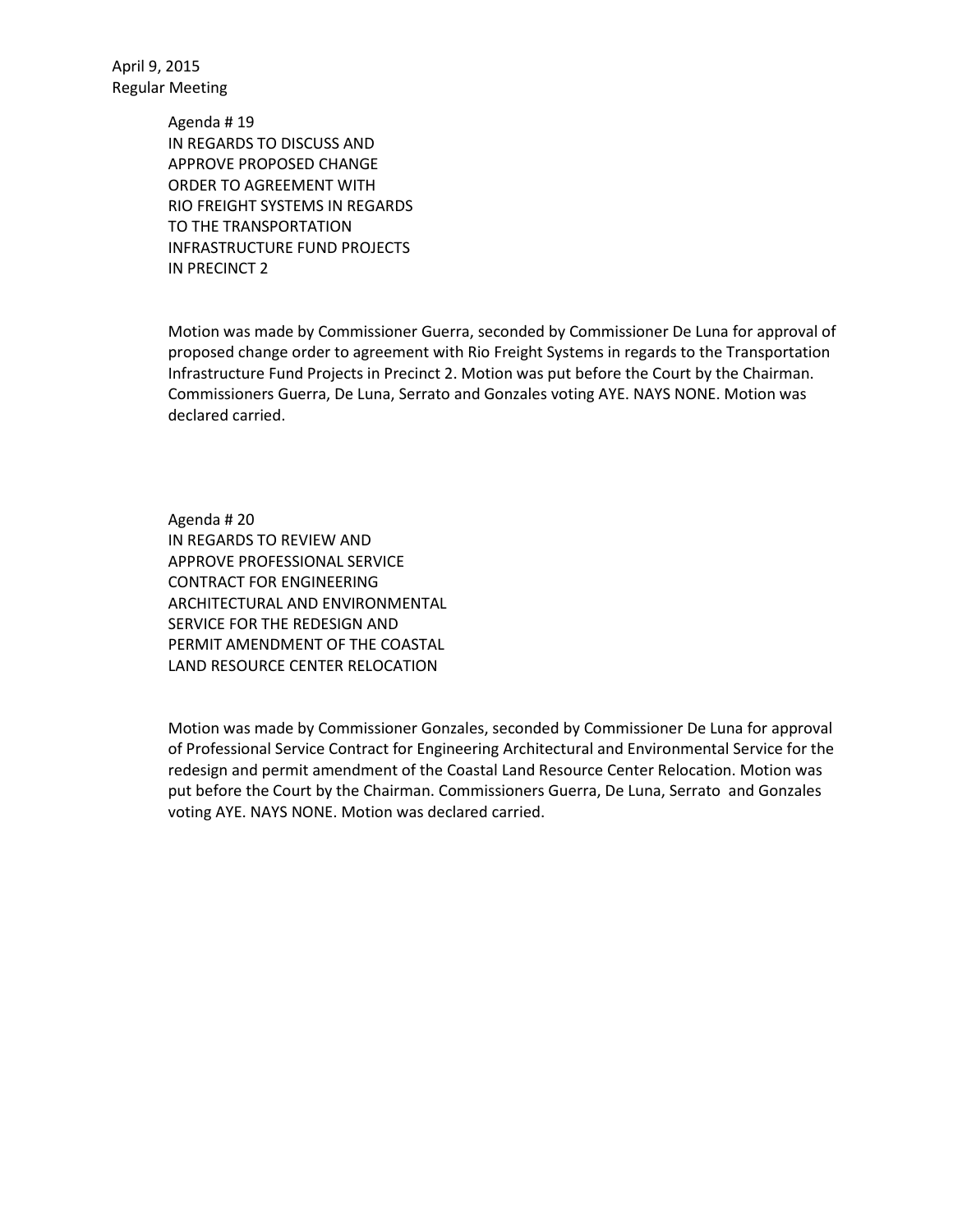> Agenda # 21 DISCUSSION AND ACTION IN REFERENCE TO THYSSENKRUPP ELEVATORS CONTRACT TO BE CHANGED FROM FULL SERVICE MAINTENANCE PROGRAM TO ELEVATOR MAINTENANCE PROGRAM (OIL & LUBE CONTRACT REQUIRED BY STATE) FOR THE AMOUNT OF \$600.00 ANNUALLY TO BE PAID IN ADVANCE

Motion was made by Commissioner Guerra, seconded by Commissioner Serrato for approval of Thyssenkrupp Elevators Contract to be changed from full service maintenance program to elevator maintenance program (Oil & Lube contract required by State) for the amount of \$600.00 annually to be paid in advance. Motion was put before the Court by the Chairman. Commissioners Guerra, De Luna, Serrato and Gonzales voting AYE. NAYS NONE. Motion was declared carried.

Agenda # 22 IN REGARDS TO AUTHORIZATION OF NEW SIGNATORIES FOR THE TGLO FUNDED PROJECTS

Motion was made by Commissioner Guerra, seconded by Commissioner Gonzales for approval to authorize of new signatories for the TGLO Funded Projects. Motion was put before the Court by the Chairman. Commissioners Guerra, De Luna, Serrato and Gonzales voting AYE. NAYS NONE. Motion was declared carried.

Agenda # 23 DISCUSSION AND ACTION TO PROCLAIM APRIL AS FAIR HOUSING MONTH

Motion was made by Commissioner Serrato, seconded by Commissioner De Luna for approval to proclaim April as Fair Housing Month. Motion was put before the Court by the Chairman. Commissioners Guerra, De Luna, Serrato and Gonzales voting AYE. NAYS NONE. Motion was declared carried.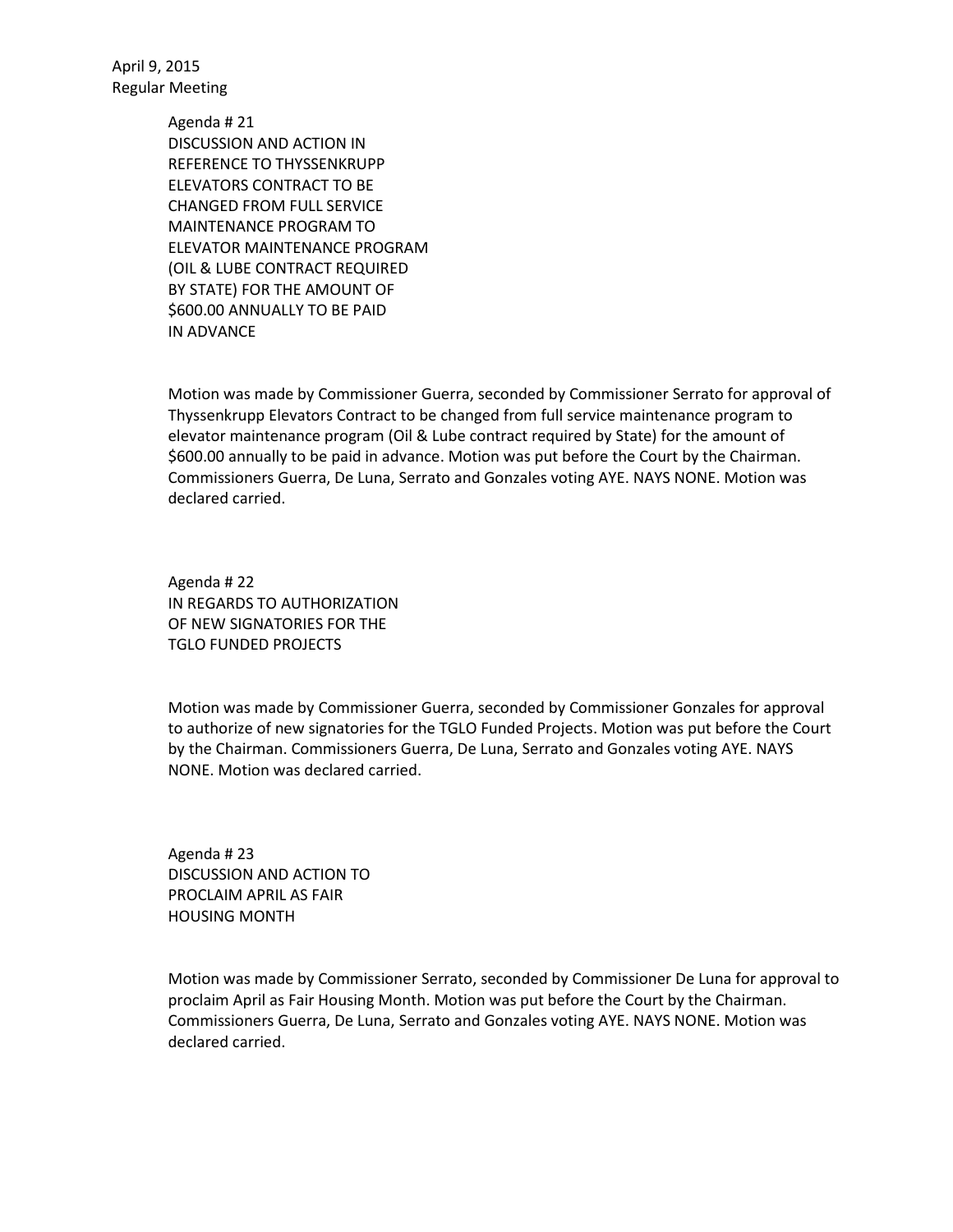> Agenda # 24 DISCUSSION AND ACTION ON INTERLOCAL AGREEMENT BETWEEN CITY OF RAYMONDVILLE AND WILLACY COUNTY, REGARDING USDOJ GRANT FOR EQUIPMENT

Motion was made by Commissioner Serrato, seconded by Commissioner Guerra for approval of Interlocal Agreement between City of Raymondville and Willacy County, regarding USDOJ Grant for equipment. Motion was put before the Court by the Chairman. Commissioners Guerra, De Luna, Serrato and Gonzales voting AYE. NAYS NONE. Motion was declared carried.

Agenda # 25 DISCUSSION AND ACTION FOR WILLACY COUNTY CHILD WELFARE BOARD TO USE THE COURTHOUSE LAWN ON APRIL 9, 2015 FOR THEIR ANNUAL CANDLELIGHT VIGIL FOR CHILD ABUSE PREVENTION AND AUTISM AWARENESS MONTH

Motion was made by Commissioner Guerra, seconded by Commissioner Serrato for approval of Willacy County Child Welfare Board to use the Courthouse Lawn on April 9, 2015 for their annual Candlelight Vigil for Child Abuse Prevention and Autism Awareness Month. Motion was put before the Court by the Chairman. Commissioners Guerra, De Luna, Serrato and Gonzales voting AYE. NAYS NONE. Motion was declared carried.

Agenda # 26 IN REGARDS TO APPROVAL OF MONTHLY REPORTS

Motion was made by Commissioner Guerra, seconded by Commissioner De Luna for approval of Monthly Reports, as presented. Motion was put before the Court by the Chairman. Commissioners Guerra, De Luna, Serrato and Gonzales voting AYE. NAYS NONE. Motion was declared carried.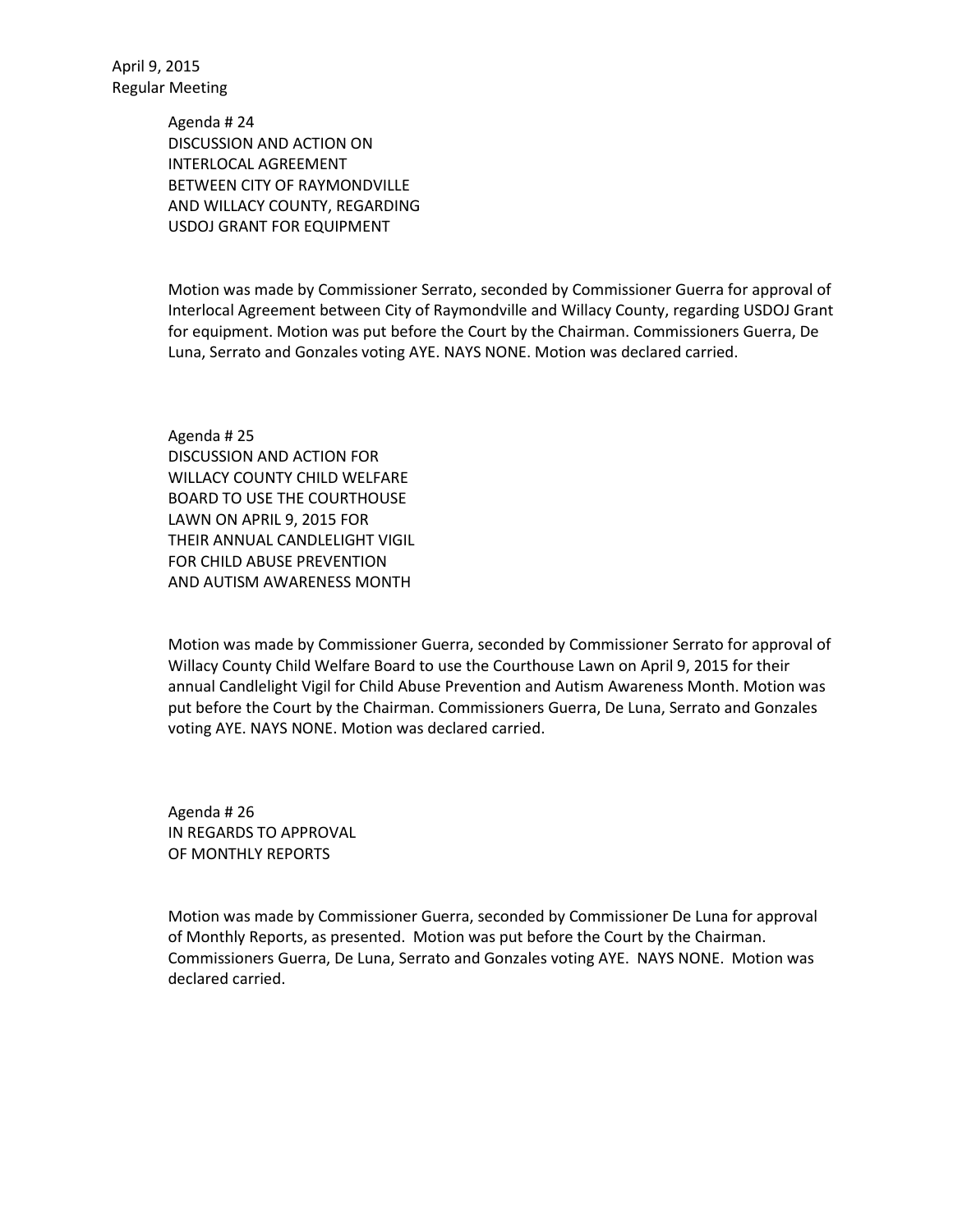Agenda # 27 IN REGARDS TO APPROVAL OF TREASURER'S REPORT

Motion was made by Commissioner Serrato, seconded by Commissioner De Luna for approval of Treasurer's Report, as presented. Motion was put before the Court by the Chairman. Commissioners Guerra, De Luna, Serrato and Gonzales voting AYE. NAYS NONE. Motion was declared carried.

Agenda # 28 IN REGARDS TO APPROVAL OF QUARTERLY TREASURER'S REPORT

Motion was made by Commissioner Gonzales, seconded by Commissioner De Luna for approval of Quarterly Treasurer's Report, as presented. Motion was put before the Court by the Chairman. Commissioners Guerra, De Luna, Serrato and Gonzales voting AYE. NAYS NONE. Motion was declared carried.

Agenda # 29 IN REGARDS TO APPROVAL OF TAX COLLECTOR'S REPORT

Motion was made by Commissioner Serrato, seconded by Commissioner Guerra for approval of Tax Collector's Report, as presented. Motion was put before the Court by the Chairman. Commissioners Guerra, De Luna, Serrato and Gonzales voting AYE. NAYS NONE. Motion was declared carried.

Agenda # 30 IN REGARDS TO APPROVAL OF BUDGET AMENDMENTS

As per the Chairman, pass on this item, no report available.